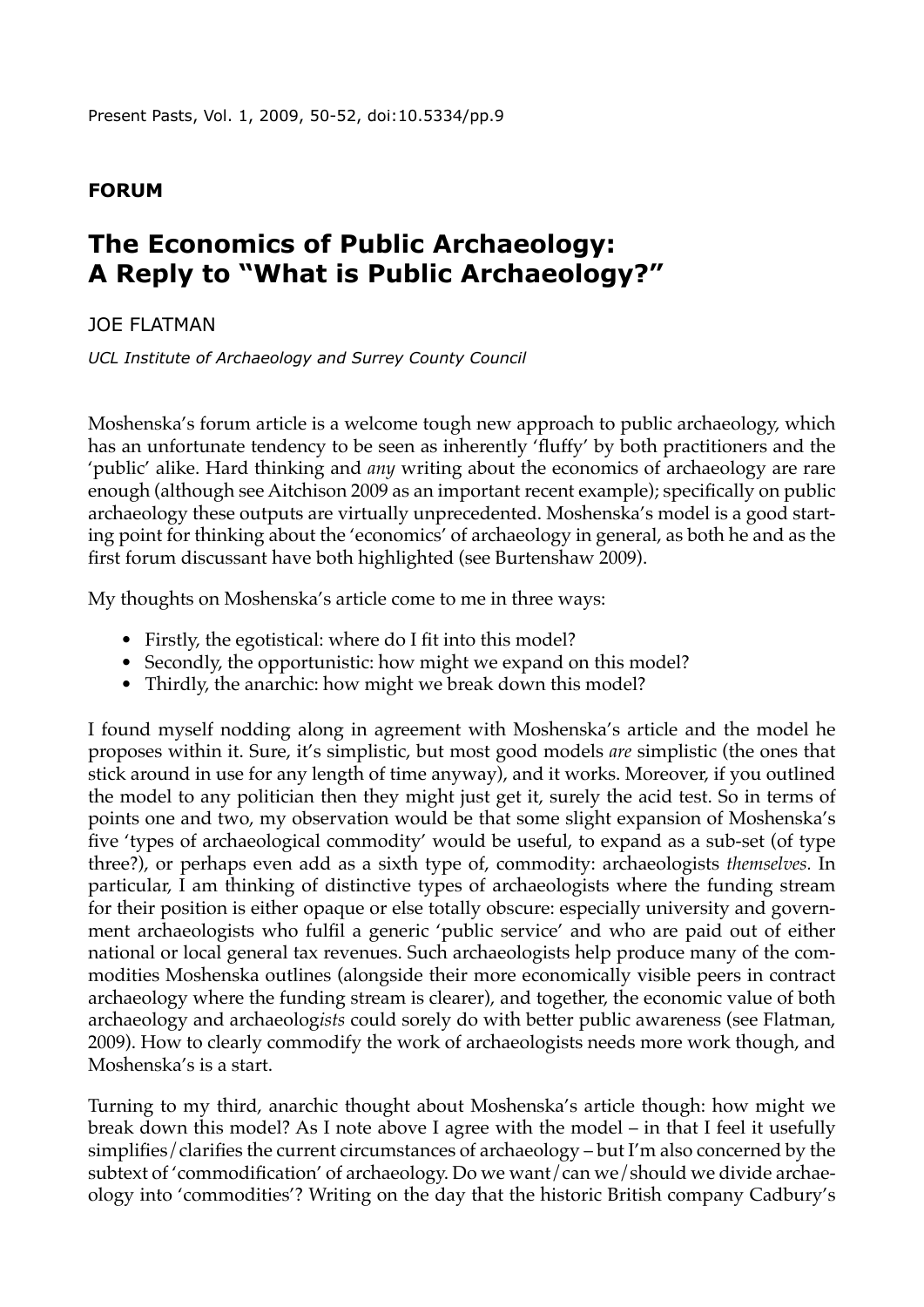(founded need one remind oneself by Quakers with at least a partly 'civic' remit) accepts a takeover bid from the giant multinational Kraft, does this seem like a good thing – five or so 'archaeological chocolate bars' produced in some vast virtual factory somewhere? I don't have an answer to this, but what I do know is that as much as I admit the reality of the model, it worries me to see archaeology broken down into 'commodity types' even for the point of debate – it sets a precedent, a mindset, that concerns me.

Archaeology is really, really important. It 'matters'. It does now and ought in the future to be given funding, either public and/or private, no matter the argument that 'its fun' or that 'you'd willingly do it for free' – the same can be said of plenty of other things that society values, and to *de-*value archaeology by suggesting its just too 'fun' to cost anything is moronic (and before anyone reading this leaps to the wrong conclusion, what I'm *not* saying here is that only 'paid' archaeologists ought to be allowed – all I'm saying is that archaeology does cost money and that we shouldn't be afraid to admit this and find ways of always covering those costs as part of the wider costs of corporate social responsibility – being active participants in a civilised society). People in the past have, to a greater or lesser extent, fought wars over archaeology; right now a significant proportion of the world sees fit to contribute an admittedly small proportion of tax revenues to funding it, and to devising laws that by intent if not implementation aim to better protect the archaeological resource for future generations; a tiny percentage of the global population even scrape a living paid to be archaeologists. What I'm concerned about is how Moshenska's model of 'archaeological commodities' which represents the observable reality might be changed by, might help change, a fairer, future world and a fairer, more 'public' archaeology for all? How do we de-commodify?

I'd like to end on a quote from my favourite TV show of all time: the *West Wing.* During a fictitious presidential election in season 4 (episode 71, 'Game On') of the show a debate occurs between the sitting (Democratic) President (Bartlet) and the (Republican) contender. The debate concerns (overtly) taxation and (subliminally) social and governmental complexity, and the final response by Bartlet reflects the conundrum I find myself in responding to Moshenska's article:

> 'Bartlet: There it is. That's the ten word answer my staff's been looking for, for two weeks. There it is. Ten-word answers can kill you in political campaigns. They're the tip of the sword. Here's my question: What are the next ten words of your answer? … Give me the next ten words. *How are we going to do it?* Give me ten after that, I'll drop out of the race right now. Every *once* in a while... every once in a while, there's a day with an absolute right and an absolute wrong, but those days almost always include body counts. Other than that, there aren't very many unnuanced moments in leading a country that's way too big for ten words'.<sup>1</sup>

## **Notes**

**1** Source: http://en.wikiquote.org/wiki/The\_West\_Wing. Retrieved 20 January 2010.